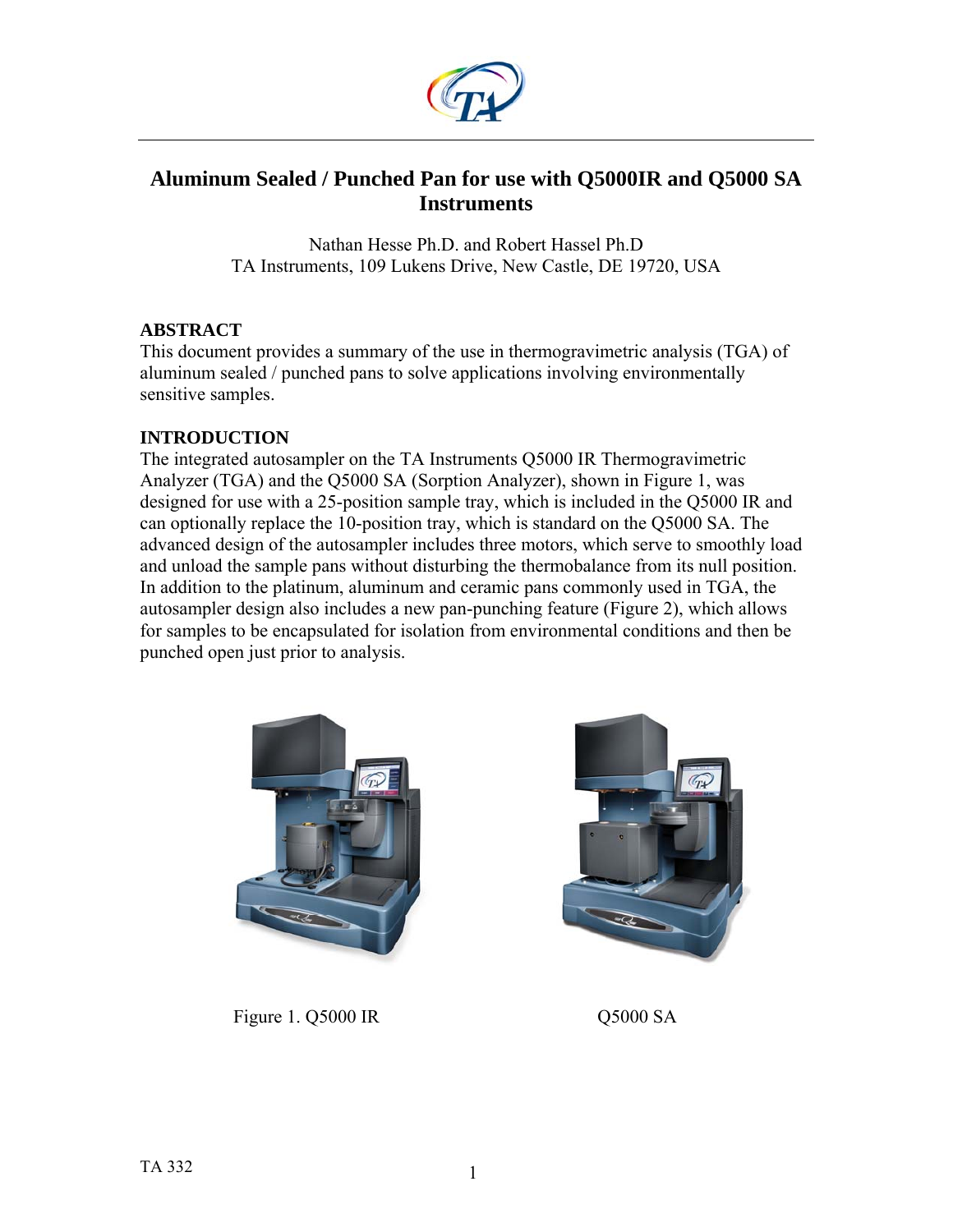

Figure 2: Q5000 IR Autosampler Tray and Aluminum pan in "punch" position

# Q5000 PAN TYPES

A variety of sample pans are available for use with the Q5000 Series instruments. Platinum (50µL; 100µL), alumina (100µL; 250µL) open pans are commonly used with the Q5000 IR, while 180 µL semispherical metal coated quartz crucibles are standard with the O5000 SA (Figure 3).



Figure 3 (left to right): Alumina, Platinum and Quartz Sample Pans

# **ALUMINUM TGA PANS**

In TGA, aluminum pans are commonly used as disposable capsules for analysis of materials up to 600 ºC. The aluminum pan designed for the Q5000 IR and Q5000 SA offers a choice for use as an open or sealed pan depending on the desired application. The pan is supported by a separate reusable stainless steel carrier (or bail) as shown in Figure 4. The sealed aluminum pan allows automatic analysis of samples that traditionally needed to be analyzed manually.



 Figure 4. Q5000 Aluminum Open and Sealed Pans in SS Bail Open Sealed Punched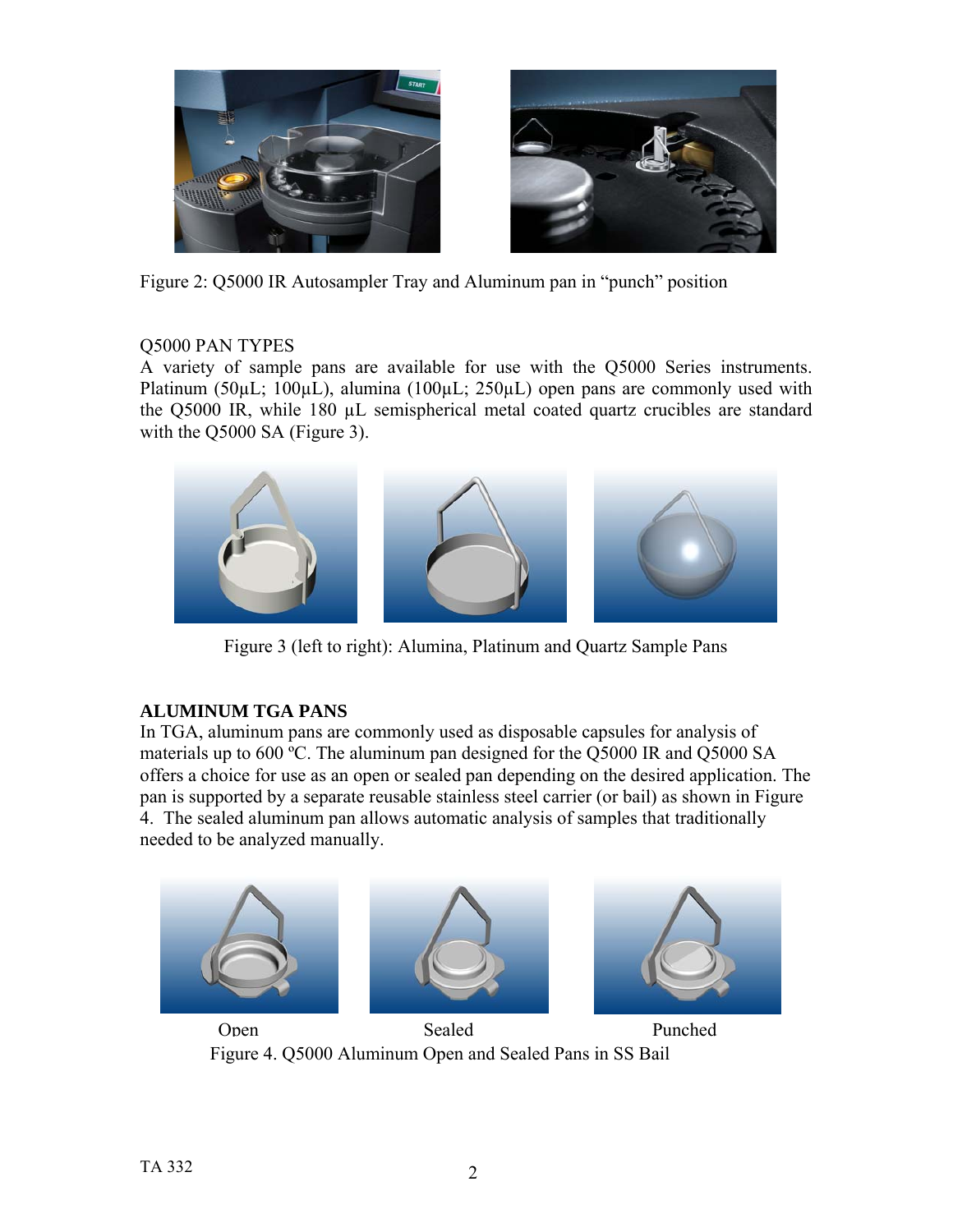# **SEALED ALUMINUM PANS**

When using sealed pans, the autosampler punches the pan just prior to loading the sample into the TGA furnace. Sealed pans are useful for the analysis of sensitive materials that may change their composition or properties while awaiting analysis under ambient conditions. Sealing the sample in a DSC press eliminates the possibility of gain or loss of moisture, loss of other volatiles, oxidation or exposure to light.

#### **Q5000 IR PAN PUNCHING MECHANISM**

Figure 2 shows that the punching mechanism collapses a large section of the pan lid so that the sample is adequately exposed to the purge gas during the analysis. Since the "punch" is always on the upper surface of the lid, it cannot make contact with the sample and so cannot contaminate a subsequent sample as is possible with "awl" like piercing devices used by others.

The mechanism of pan punching is shown in Figure 5, in which the sample tray first rotates at the lower position to prevent the bail from contacting the "punch". When the selected pan position is taken, the sample tray is quickly elevated to the pre-punch position. There after the tray slowly rises until it makes contact with the punch. An integral sensor monitors the force applied to the pan lid during the punching operation. The punched pan is then loaded into the furnace for analysis. If an improper force profile is recorded, the pan will not be permitted to be loaded into the furnace.



Figure 5. Pan Punching Mechanism

### RESULTS AND DISCUSSION

To demonstrate the effect of use of pans that offered differing exposure of the sample to the purge gas, Calcium Oxalate Monohydrate samples (3-8 mg) were loaded into the TGA Aluminum open and sealed pans and additionally into a DSC Hermetic pan with a lid containing a 75 μL laser drilled hole. This DSC pan fits nicely into the stainless steel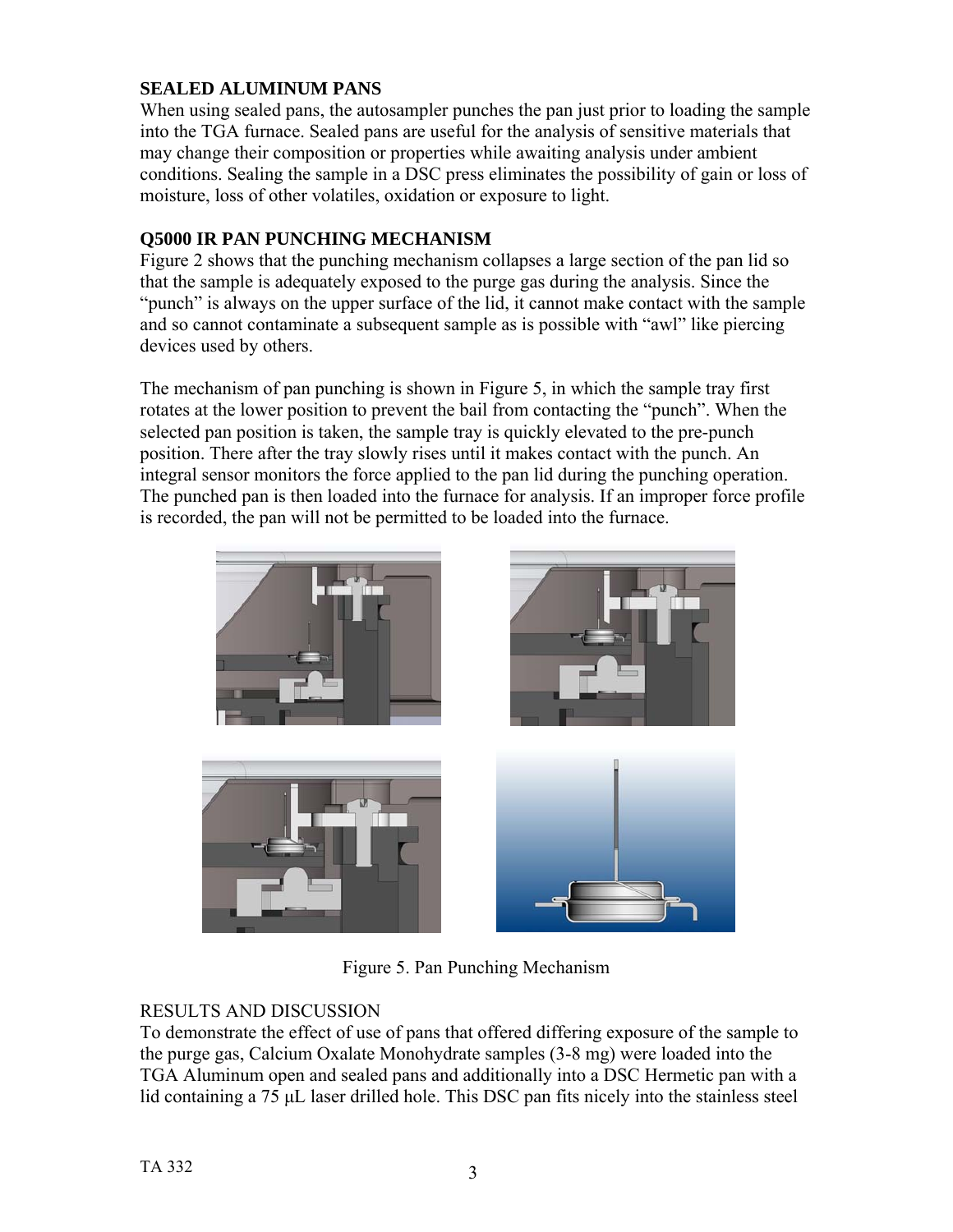bail. The pan types should allow significantly different sample exposure to the purge gas with the open pan offering most exposure, followed in decreasing order by the new "punched " pan and finally the pinhole restricted DSC pan.

Each sample was automatically loaded into the Q5000IR furnace and heated at 20 ºC/min to 600 ºC in a nitrogen atmosphere. These conditions allow only the loss of moisture followed by the decomposition of calcium oxalate to calcium carbonate. Figure 6 shows duplicate results for each pan type. The results were in accordance with the prediction. In all cases the expected stoiciometric amount of moisture was released but at different rates. The open pan lost moisture fastest, followed by the "punched " pan and finally the DSC pan with the restricted opening. This provides a mechanism for control of exposure to the purge gas that may be utilized for other samples depending on the results desired.



Figure 6. Calcium Oxalate Monohydrate – Multiple TGA pans

### SORPTION ANALYSIS

The sealed aluminum pan approach can also be used for sorption analysis of materials, where long-term exposure of the sample to the prevailing laboratory conditions prior to analysis is undesirable. For example, drying of paints is a process that is strongly affected by the temperature and humidity of the environment where the paint is being used. The Q5000SA with the sealed / punched aluminum pans offers an excellent way to study and compare different paint formulations. Figures 7 and 8 show Q5000 SA results of a latex based paint ( $\sim 20 \mu L$ ) at various degrees of temperature and humidity. Additional tests for this formulation confirmed that temperature is a more significant factor on drying than is humidity.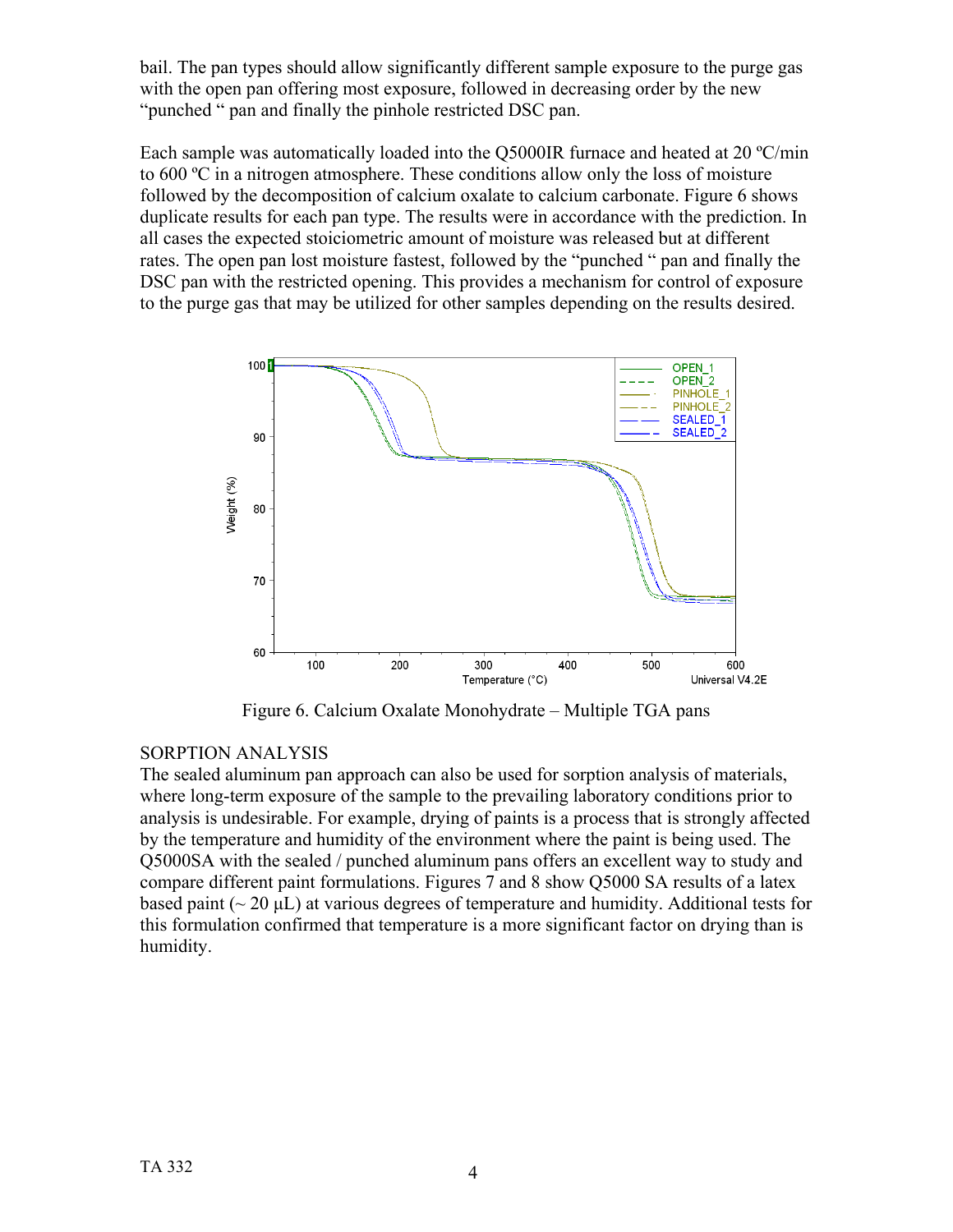

Figure 7. Drying of paint at 25 ºC and varying humidity in the Q5000 SA



Figure 8. Drying of paint at various temperatures and humidities in the Q5000 SA

Polyvinylpyrrolidone (PVP) is a well-known material used for moisture sorption verification. It is hygroscopic and gains  $42\% +1.2\%$  of moisture when exposed to a relative humidity (RH)  $\ge$  = 80 %. Figure 9 shows Q5000 SA results on PVP when held at 25 ºC and 80 %RH. The green plots represent PVP loaded in open pans, which were left in the autosampler for 8 and 24 hours prior to analysis. The red plot represents PVP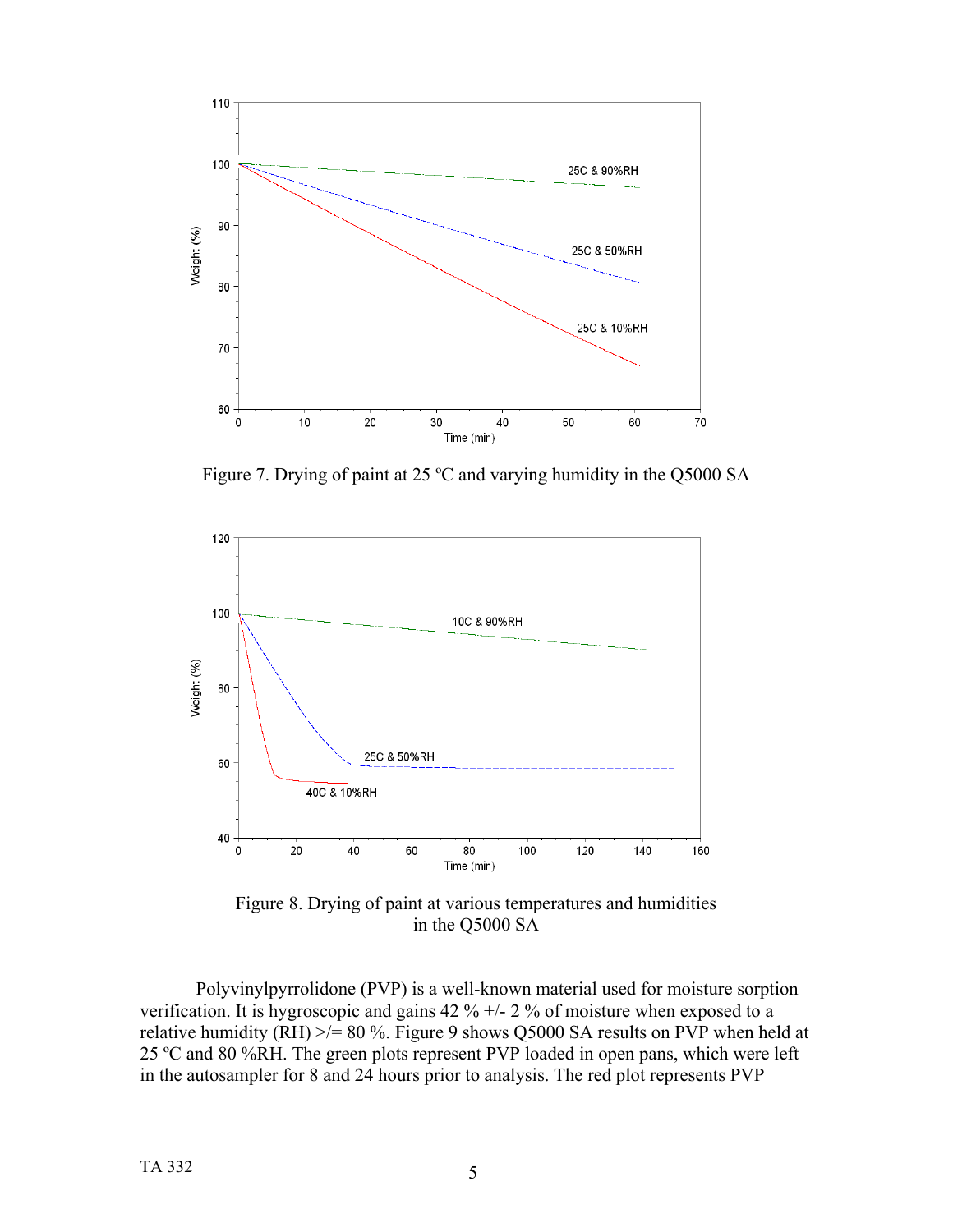loaded into the sealed pan that remained in the autosampler for 24 hours prior to analysis. The weight gain from the PVP in the sealed pan was 41.25 % in the experiment, which was in good agreement with the expected 42 % value. In contrast, the samples loaded in the open pans gained about 6 % less weight due to adsorption of ambient moisture prior to analysis.



Figure 9. Dried PVP after Exposure to Ambient Conditions

#### **CONCLUSION**

A series of sample pans are available for use with the Q5000 IR TGA and the Q5000 SA Sorption Analyzer. The aluminum sealed / punched pans are shown to be very useful for the automatic analysis of materials that are sensitive to ambient conditions. The automatic punching mechanism integrated into the autosampler opens the pans just prior to analysis and avoids cross contamination of subsequent samples. This allows the automated collection of reproducible weight gain / loss results.

KEY WORDS Q5000IR, Q5000SA, TGA, Moisture analysis, Sealed / punched aluminum pans.

#### © COPYRIGHT 2006 TA INSTRUMENTS

#### **TA INSTRUMENTS**

**United States**, 109 Lukens Drive, New Castle, DE 19720 • Phone: 1-302-427-4000 • Fax: 1-302-427-4001 E-mail: info@tainstruments.com

**Spain** • Phone: 34-93-600-9300 • Fax: 34-93-325-9896 • E-mail: spain@tainstruments.com

**United Kingdom •** Phone: 44-1-293-658900 • Fax: 44-1-293-658901 • E-mail: *uk@tainstruments.com* 

 $TA$  332 6